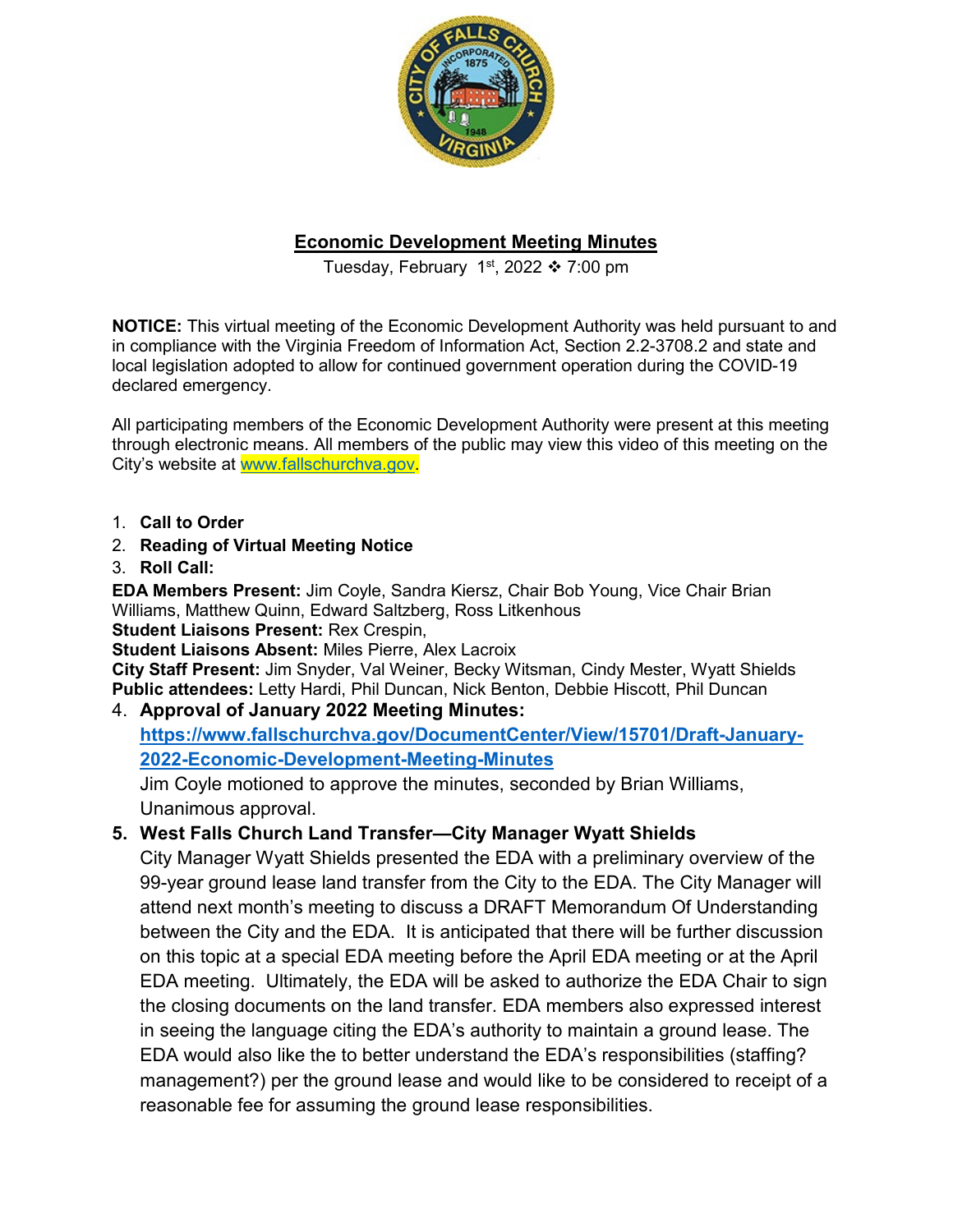#### **6. Presentation on Atlantic's One City Center project <https://www.fallschurchva.gov/2075/One-City-Center>**

The Economic Development Authority would like to express support for Atlantic Realty's Third Submission for the One City Center Project, with the following notes:

- 1. The facades of the existing George Mason buildings should be given more design attention, to better match the design of the newer buildings. Expanding windows and/or replacing brick could help to make the building feel cohesive with the rest of the project.
- 2. An adequate temporary parking plan needs to be in place prior to the construction of the project, to enable existing businesses to continue to successfully support the public.
- 3. The mid-block crossing across W. Broad Street may be a good idea if adequate pedestrian safety measures are provided.
- 4. The potential traffic circle Annandale could conflict with traffic in and out of the western garage entrance, out to South Maple Ave. Traffic controls should be put in place to protect drivers exiting that garage.
- 5. The park at W. Annandale Rd and S. Maple Ave might be considered as a dog park location but only if an adequate maintenance plan is possible.
- 6. The exact locations and type of City-approved wayfinding signs should be included on the One City Center plans for compatibility with the existing signage program.
- 7. The current George Mason Square public parking area was not included in the original wayfinding signage system, so it's especially important that well located signs to this facility be included. Public parking wayfinding signs should be placed both internally and externally to the building. The signs should be placed at all the parking garage entrances and internally to direct the public to the public spaces.
- 8. Per number 7 above, the developers should work with a City-approved wayfinding consulting firm, to make sure that all proposed wayfinding signage locations are appropriate within the design of the City's existing wayfinding program.
- 9. Trash disposal areas should be as screened and hidden as possible.

# **7. Virginia Village Update**

Staff presented a quick update on the EDA Virginia Village properties discussions, with more detail to be presented to the EDA at the March EDA retreat and after the Monday, February 7<sup>th</sup> City Council Closed Session. Chair Bob Young requested and was approved by consensus of the EDA to a create a special committee on this matter, along with Ross Litkenhous, to participate in affordable housing/Virginia Village discussions with the City.